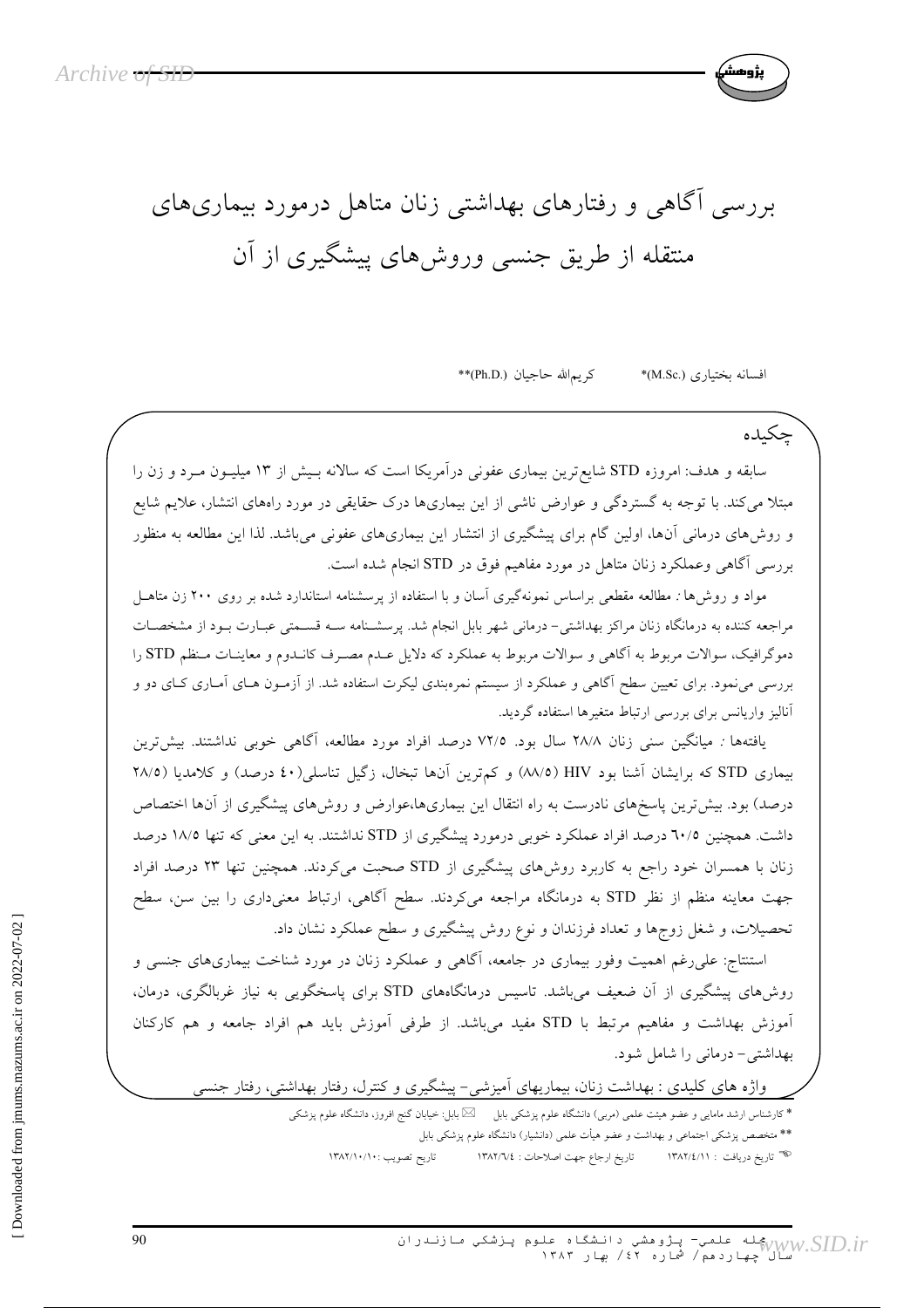مقدمه

اغلب بیماریهای جنسی از سال ۱۹۸۰ درکشورهای صنعتی در حال کاهش است، اما در کشورهای درحال توسعه این بیماریها نگرانی اصلی برای سلامت عمومی هستند(۱). سالانه بیش از ۱۲ Osexual Transmitted STD امیلیون مورد جدید از (Disease شناسایی می شوند که ۲/۳ آنها زیر ۲۵ سال هستند(۲). هزینه سالانه درمان STD در ایالات متحده آمريكا متجاوز از ١٠بيليون دلار است(٣).

شیوع آن درکشورها و مطالعات مختلف وبرحسب وجود يا عدم وجود علامت، كاملاً متفاوت است. در بلژیک شیوع سیفلیس فعال در زنان حامله ١/٧ درصد و در زنان مراجعه كننده به درمانگاه زنان ٢/٢ درصد بود. همچنین شیوع کلامدیا درمیان زنان ۳/۱ درصد، گنوره ۲/۸ درصد و تریکومونا ۷/۱ درصد و در مردان مراجعهکننده به درمانگاه STD سیفلیس فعال ٩/٥ درصد، كلامديا ٥/٩ درصد، گنوره ١٧ درصد و تریکومونا ٤/٤ درصد بوده است(٤). در ترکیه شیوع کلامدیا ۷/۵ درصد و در زنان نازا ۱۱/۲ درصد دراتیوپی شیوع کلی ۵۲/۸ STD درصد کلامدیا ٤١/٢ درصد و تریکومونا ۸/۷ درصد در مکزیک شیوع كلامديا ٧/٣ درصد( به عبارتي ١/٨ زنان ٢٨-١٨ ساله)، و در انگلستان شیوع کلامدیا ۳/٦ درصد بوده است (٥تا٨).

به هر حال میزان بروز بیماریها رو به افزایش است و چون اغلب آنها بی علامت هستند و حتی در صورت علامتدار بودن نيز مي توانند با ساير بیماریهای غیرجنسی اشتباه شوند، به راحتی می توانند از فردی به فرد دیگر منتقل شوند. مشکلات ناشی از STD در زنان به مراتب بیشتر از مردان است و شامل عفونت لگن، حاملگی خارج از رحم، نازایی ونتايج نامطلوب بارداري مي باشد. وقتى STDs در

مراحل اولیه شناخته و درمان شوند، بسیاری از آنها می توانند به طور موثری درمان گردند(۳) به هر حال بهترین روشهای پیشگیری، داشتن تنها یک شریک جنسی غیر عفونی، استفاده صحیح و مداوم از کاندوم، تاخیر در سن شروع فعالیت جنسی و معاینه مداوم و منظم می باشد(۱۰،۹). برنامه ریزی در زمینه پیشگیری از STD شامل بررسی شیوع این بیماریها، روش های تشخیص و درمان و نیز آگاهی جامعه پزشکی از این بیماریها می باشد. ازآنجایی که آگاهی مناسب می تواند مبنای عملکرد بهداشتی قرار گیرد و از آنجایی که مطالعات در زمینه STD در این منطقه وحتى در كشور ما بسيار محدود است، اين مطالعه با هدف بررسی آگاهی زنان متاهل در مورد مفاهیم مختلف STD و عملکرد آنها به منظور پیشگیری از این بیماریها طراحی شده است.

## مواد وروش ها

این مطالعه به صورت مقطعی از نوع توصیفی، براساس نمونهگیری آسان و با استفاده از پرسشنامه استاندارد شده بر روی ۲۰۰ زن متاهل ۱۵ تا٤۵ ساله مراجعه کننده به درمانگاه زنان مراکز بهداشتی-درمانی شهر بابل در سال ۱۳۸۱ انجام شد. اعتبار و اطمينان پرسشنامه در مطالعات انجام شده مورد تاييد قرار گرفت(۳ تا ۱۰٬۹،۵). و همچمین با توجه به شرایط فرهنگی جامعه پژوهش با نظر متخصصین مربوطه تجدید نظر گردید. پرسشنامه از طریق مصاحبه توسط دانشجویان پزشکی مونث بعد از کسب رضایت شفاهی تکمیل گردید. پرسشنامه شامل سه قسمت بود. در قسمت اول ١٢ سوال به متغيرهاي زمينهاي مرتبط با موضوع يژوهش اختصاص داشت. ١٩ سوال بعدي درمورد آگاهي از علايم، راه انتقال، عوامل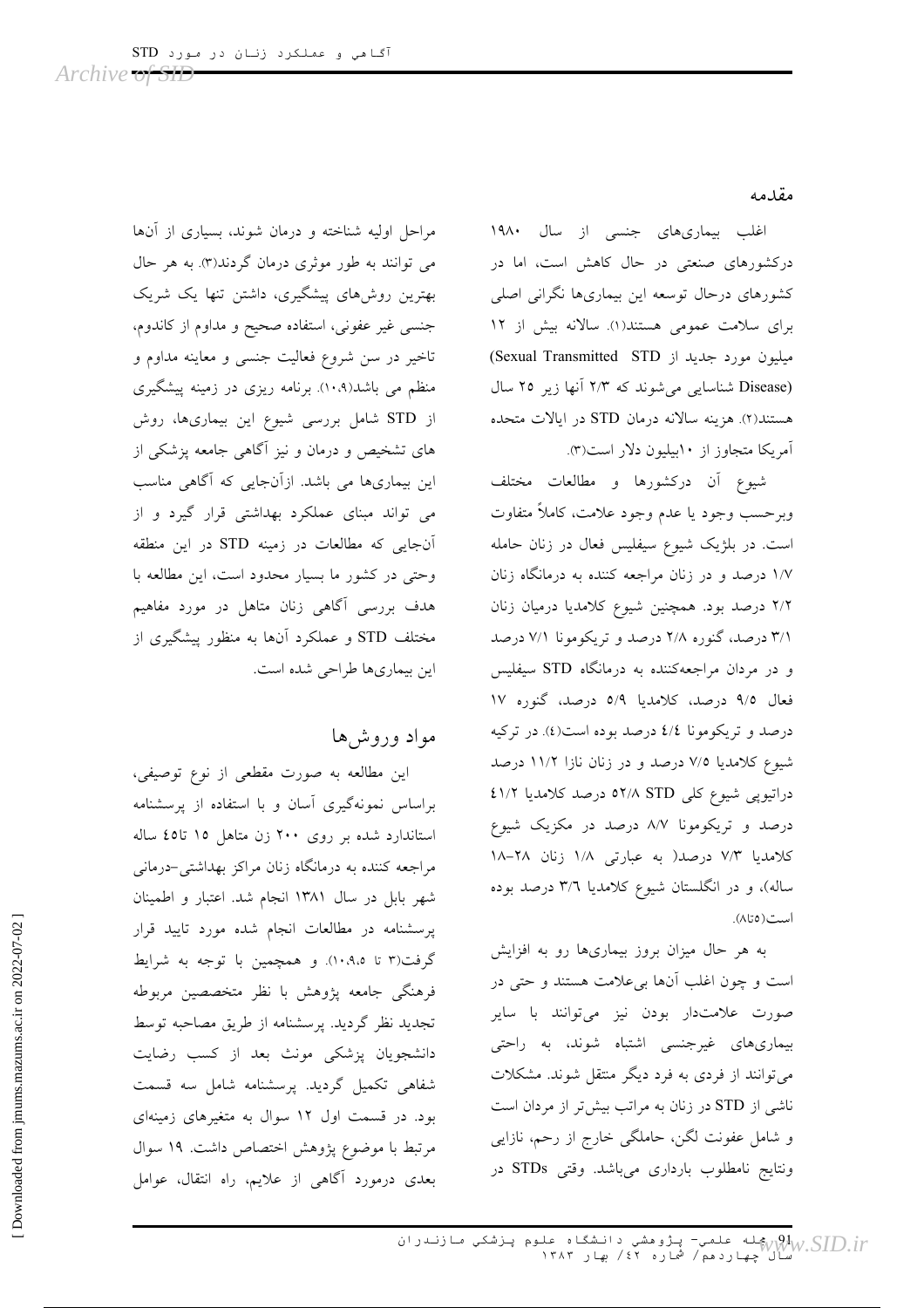کلامدیا (٢٨/٥ درصد) بود. در مورد روشهای انتقال بیماری جنسی تنها ٥٦ درصد نمونهها تمام روشها را می شناختند. ۲۸ درصد تنها انتقال مرد به زن و ۹/۵ درصد تنها انتقال زن به مرد را ذکر کردند. بیش از نیمی از زنان نمی دانستند که بسیاری از STDs بی علامت هستند و تنها ۳۰/۵ درصد آنها علایم شایع این بیماری را می شناختند. همچنین اگرچه ۷۰ درصد نمونهها میدانستند که STDs دارای عوارض هستند، تنها ٤٠ درصد آنها عوارض جدى STD را می شناختند. در مورد درمان STD تنها ۵۸ درصد نمونهها آگاه بودند که در STD، زن و مرد هر دو باید با هم درمان شوند و مابقی (٤٢ درصد) درمان را فقط در فرد علامتدار، کافی میدانستند. همچنین ٥٩/٥ درصد، عنوان کردند که با برطرف شدن علایم میتوان درمان را قطع نمود. در مورد پیشگیری از STD، بیشتررین پاسخ درست (٥٥/٥ درصد) به داشتن تنها یک شریک جنسی غیر عفونی اختصاص داشت و سایر روشها به ترتیب، به استفاده از کاندوم، تماس جنسی با دفعات کم تر و تاخیر در سن شروع روابط جنسی اختصاص داشت که ٤٥/٥ درصد، ٤٧ درصد و ٥ درصد، پاسخ صحيح دادند. در مورد ساير روشهای پیشگیری، ۷٤/٥ درصد معاینه مداوم و منظم را حتى درافراد بى علامت لازم مى دانستند و ٥٠/٥ درصد میدانستند که در صورت وجود هر گونه علامت مشکوک هرچند خفیف، باید درخواست فوری کمک کرد. ٥٦ درصد پرهيز از تماس جنسي در زمان قاعدگی و ۳۹ درصد پرهیز از تماس جنسی از طریق مقعد را به عنوان روشهای پیشگیری مناسب و موثر میدانستند. نتایج نمرات آگاهی نشان داد که از ۲۵ نمره کل میانگین (± انحراف معیار) نمره آگاهی ٢/٩±١٦ و محدوده اطمينان ٩٥ درصد آن (١٦/٤-١٥/٥) بوده است. درصدآگاهی خوب در گروه های

خطر، عوارض، پیشگیری و درمان طرح شده بود. رفتار بهداشتی در مورد پیشگیری از STD در قالب سه سوال بررسی گردید: ١- صحبت با همسر درمورد STD و روشهای پیشگیری از آن. ۲- دلایل عدم استفاده از کاندوم به عنوان روشی برای جلوگیری از انتقال STD که ۱۲ گزینه با مقیاس بله، خیر داشت و ٣- دلایل عدم معاینه مداوم و منظم بیماریهای جنسی که ۱۲ گزینه با مقیاس بله، خیر را شامل میشد. سطح آگاهی و عملکرد برحسب سیستم نمرهگذاری لیکرت به خیلی ضعیف، ضعیف، متوسط، خوب و خیلی خوب طبقهبندی شد. جهت بررسی اختلاف بين مشخصات فردي با سطح آگاهي و عملکرد از آزمون آماری  $\mathrm{X}^2$  استفاده شد. ۵٪> P قابل قبول بوده است.

## بافتهها

میانگین سنی(± انحراف معیار) ۲۸/۸±۷/۲ سال بود ۳۱/۵ درصد دارای مدارک تحصیلی دبستان-راهنمایی، (۳۹ درصد) دارای دیپلم(۳۹ درصد) و اكثريت (٧٧ درصد) خانهدار بودند. ٥٠ درصد ازمراجعین ساکن شهر و مابقی ساکن روستا بودند. جلوگيري روش بيش ترين (٤٢درصد) طبيعي و بعد از آن كاندوم (١٨/٥ درصد) بود. ۲٦ درصد افراد از روشهای موثر جلوگیری از بارداري( قرص، امپول. بستن لوله رحمي، IUD) استفاده میکردند و ١٣ درصد زنان از هيچ روش جلوگیری استفاده نمی کردند.

در رابطه با وضعیت آگاهی، نتایج نشان داد که ایدز شایع ترین بیماری STD بود که شنیده بودند(٨٨/٥ درصد) بعد از آن سوزاک (٤٩/٥ درصد) سيفليس

(٤٣/٥ درصد). تبخال و زگيل تناسلي (٤٠ درصد) و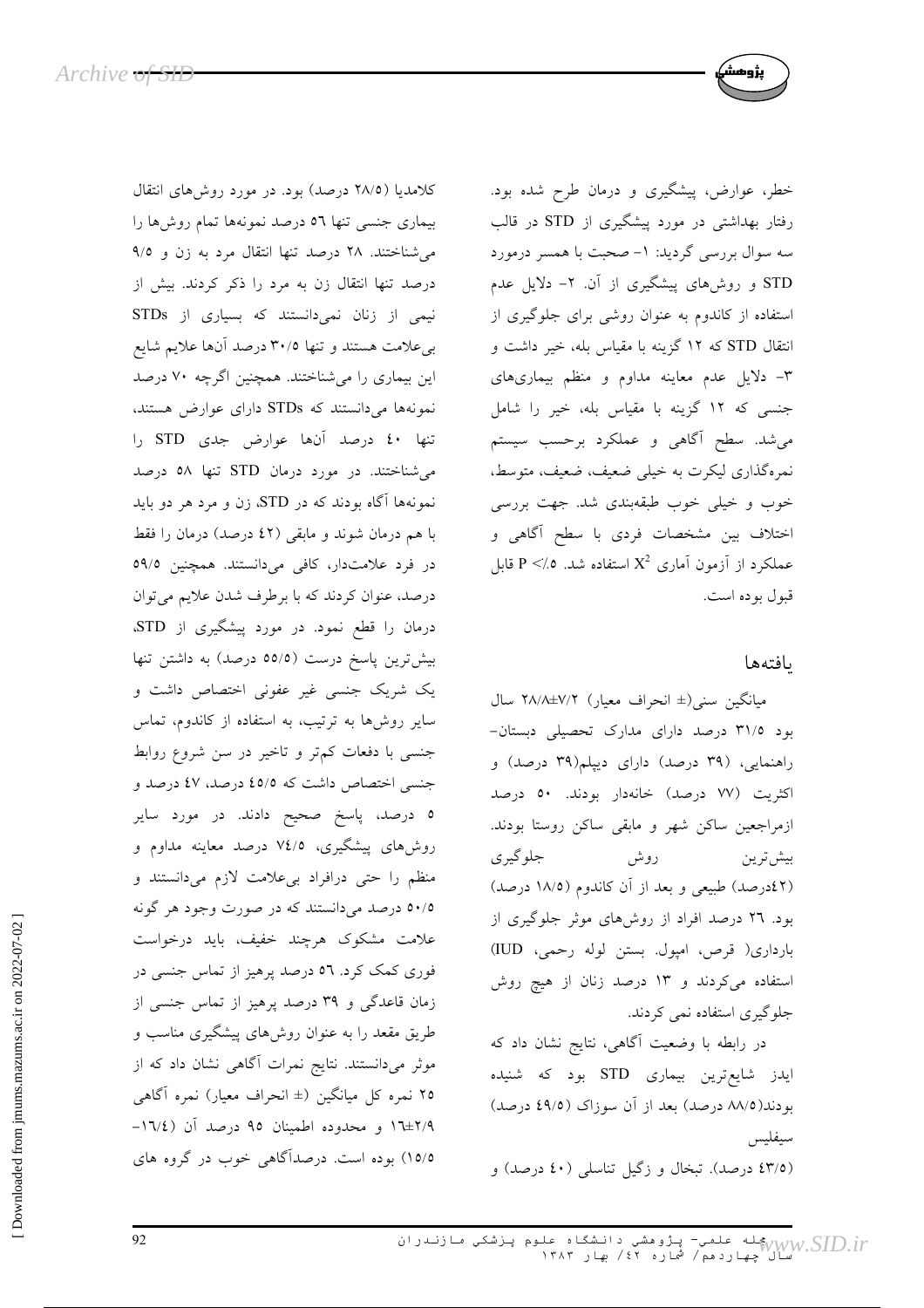سنی جوانتر و زنان با سوادتر به طور معنیداری بالاتر بوده است (P=٠/٠٠١). همچنین زنان کارمند در مقایسه با زنان خانهدار و یا شغل های دیگر از سطح آگاهی بالاتری برخوردار بودند (P<۰/۰۲). این اختلاف در همسران آنها نیز مشخص بود(P<۰/۰۰۱). درصد آگاهی خوب با تعداد فرزند، نسبت معكوس داشت(١٠٤-٩٧) . سطح أگاهي با نوع روش جلوگیری نیز ارتباط معنیداری را نشان داد( ( - ۰/ ۰۲)؛ به طوری که درصد آگاهی خوب در عدم استفاده از هرگونه روش جلوگیری ۱۱/۵، کاندوم ٦٢/١ درصد، طبيعي ٢١/٦ درصد، قرصهاى پیشگیری از بارداری ٤٠/٩ درصد، آمپول پروژسترون، IUD و بستن لوله های رحمی %0 بوده است.

سنجش وضعيت رفتارهاى بهداشتى افراد مورد مطالعه نشان داد که ٨١/٥ درصد آنها هیچگاه با همسران خود راجعبه کاربرد روش های پیشگیری از STD صحبت نمی کردند. ۸۱/۵ درصد زنان از کاندوم استفاده نمی کردند و مابقی به عنوان یک روش جلوگیری از آن استفاده میکردند و اصلاً از نقش آن به عنوان پیشگیری از STD مطلع نبودند. عمدهترین دلایل ذکر شده توسط حداقل ٦٠ درصد زنان در این خصوص عبارت بود از عدم احساس خوب از مصرف آن، به راحتى ياره شدن آن، عدم استفاده همسر، احساس ناراحتی درتهیه آن، عدم ایجاد حفاظت در برابر STD و استفاده از سایر روش های پیشگیری از بارداری(جدول شماره ۱).

جدول شماره ١: فراواني نسبي رفتار بهداشتي زنان متاهل بابل درمورد دلایل عدم استفاده ازکاندوم به منظور پیشگیری ازانتقال بیماریهای جنسی (۱۳۸۱)

| اولين انتخاب  | فراواني انتخاب | دلایل عدم استفاده از کاندوم به عنوان روشی برای |
|---------------|----------------|------------------------------------------------|
| فراواني(درصد) | فراواني(درصد)  | پیشگیري از STDs                                |

| ۱- ماهرگزدرمورداستفاده ا زأن فکر نکردهایم                 | $11V(\Lambda_0/0)$                                                        | O(Y/O)                                                       |
|-----------------------------------------------------------|---------------------------------------------------------------------------|--------------------------------------------------------------|
| ۲- ما نمیدانستیم که ازکجامیتوان ان را تهیه کرد            | $\left( \Lambda \right)$ $\mathcal{T}$ ( $\Lambda$ )                      | $\mathfrak{t}$ $(\mathfrak{t})$                              |
| ۳- ما برای تهیه آن دچار ناراحتی وخجالت<br>مىشويم          | $\begin{array}{c} \text{17V (T70)} \end{array}$                           | E(Y)                                                         |
| ٤– ما نمىدانيم كه چطور مىتوان از آن استفاده<br>کر د       | 119(09/0)                                                                 | $\mathsf{r}\left(\frac{1}{0}\right)$                         |
| ٥- همسر من از آن استفاده نمي كند                          | $\ensuremath{\mathsf{IFL}}\xspace$<br>$(\ensuremath{\mathsf{TV}}\xspace)$ | $\circ$ $(V/\circ)$                                          |
| ٦- كاندوم احساس خوبي ايجاد نميكند                         | $(17)$ $\wedge$ 71                                                        | $17(\Lambda)$                                                |
| ٧- اَن موجب اختلال خلقي مي شود                            | $(11)$ $11$                                                               | $\Upsilon(1)$                                                |
| ۸– اَن موجب از بین رفتن Erection میشود                    | 119(09/0)                                                                 | $\Lambda(\mathfrak{t}\,)$                                    |
| ۹– آن میتواند به راحتی پاره شود                           | $(17)$ $(19)$                                                             | $\mathfrak{r}\mathfrak{\cdot}(\mathfrak{l}\mathfrak{\cdot})$ |
| ۱۰– آن هیچ حفاظتی در برابر بیماریهای جنسی<br>ايجاد نمىكند | $(17)$ $(7)$                                                              | $\Sigma(\Upsilon)$                                           |
| ۱۱ ما از سایرروشهابرای پیشگیری استفاده                    | $11 \cdot (7)$                                                            | $\mathsf{r}$ . (10)                                          |
| ميكنيم<br>۱۲ ما در معرض ابتلا به بییماریهای جنسی          | $17\Lambda$ (19)                                                          | to(77/0)                                                     |
| نيستيم                                                    |                                                                           |                                                              |

همچنین تنها ۲۳ درصد نمونهها برای معاینه مداوم و منظم بیماری جنسی به درمانگاه زنان مراجعه می کردند و عمدهترین دلایل عدم مراجعه آنها در حداقل ۷۰ درصد افراد به شرح زیر بود: خجالت از انجام معاينه براي STD، درد حين معاينه، نداشتن علامت، ندانستن اهميت انجام معاينه مداوم و منظم ومستعد نبودن برای ابتلا به STD (جدول شماره ۲).

جدول شماره٢: فراوانی نسبی رفتاربهداشتی زنان متاهل بابل درمورد دلایل عدم انجام بازرسی کلی(Chek up) جنسی به منظور پیشگیری از انتقال این بیماریها (۱۳۸۱)

| دلایل عد انجام Check up منظم بیماری جنسی        | فراوانى انتخاب                                          | اولين انتخاب                                                                                                 |
|-------------------------------------------------|---------------------------------------------------------|--------------------------------------------------------------------------------------------------------------|
|                                                 | فراواني(درصد)                                           | فراواني(درصد)                                                                                                |
| ۱– چون وقت ندارم                                | 170 (717)                                               | $\mathbf{Y}\left( \mathbf{Y}\right)$                                                                         |
| ۲- ساعات کار درمانگاه برای من مناسب نیست        | 77(TT)                                                  | $\mathfrak{o}(\mathbf{Y}/\mathfrak{o})$                                                                      |
| ۳– من نگرانم کهپزشکیاماماتصوربدی درموردمن نماید | $\hbox{1V (0A/0)}$                                      | $\Upsilon(1/\mathfrak{o})$                                                                                   |
| ٤- من از دردحسین معاینه میترسم                  | $\lambda \circ (\lambda \cdot \lambda \circ \lambda)$   | $\mathfrak{t}(\mathbf{Y})$                                                                                   |
| ٥- من از بازرسی کلی بیماری جنسی خجالت میکشم     | $\backslash\mathop{\mathcal{E}}\nolimits$ (VT)          | $\mathsf{r}(\mathsf{1}/\mathfrak{o})$                                                                        |
| ٦- من براي بازرسي كلي نمي٫ومزيرا نميخواهم از    | $17\Lambda(79)$                                         | $17(\lambda)$                                                                                                |
| ابتلایم به بیمری مطلع شوم                       |                                                         |                                                                                                              |
| ٧– من نمیتوانم هزینه آن را پرداخت نمایم         | $\Lambda \mathsf{M}(\mathfrak{t} \mathbb{V})$           | $\mathsf{Y}(1)$                                                                                              |
| ۸- سایر مردم در درمانگاه ممکن است فکرکنند که من | $\mathfrak{t}\setminus(\mathfrak{k}\cdot/\mathfrak{o})$ | $\mathsf{r}(\mathsf{1}/\mathfrak{o})$                                                                        |
| بیماری جنسی دارم                                |                                                         |                                                                                                              |
| ۹– من علامتی ندارم و سلامت میباشم لذا نیازی به  | $\backslash \circ \cdot \ (\lor \circ)$                 | $\mathfrak{t}\cdot(\mathbf{Y}\cdot)$                                                                         |
| معاينه ندارم                                    |                                                         |                                                                                                              |
| ۱۰– اهمیت آن را نمیدانم                         | $\backslash\mathfrak{so}(\forall\lambda)$               | $\mathbf{Y} \mathbf{\mathbf{\mathcal{E}}} \left( \mathbf{\mathbf{\mathcal{E}}} \boldsymbol{\Lambda} \right)$ |
| ١١- من نميدانستم كه بايد اين كار را انجام دهم   | $(\lambda)$ $\cdot$ $\wedge$                            | $\mathfrak{o}\cdot(\mathbf{Y}\mathfrak{o})$                                                                  |
| ١٢- من مستعد ابتلا به بيماري جنسي نيستم         | $\lambda \mathfrak{t} \mathfrak{r}$ (V $\lambda$ )      | $\mathbf{\hat{z}}\cdot(\mathbf{Y}\cdot)$                                                                     |
|                                                 |                                                         |                                                                                                              |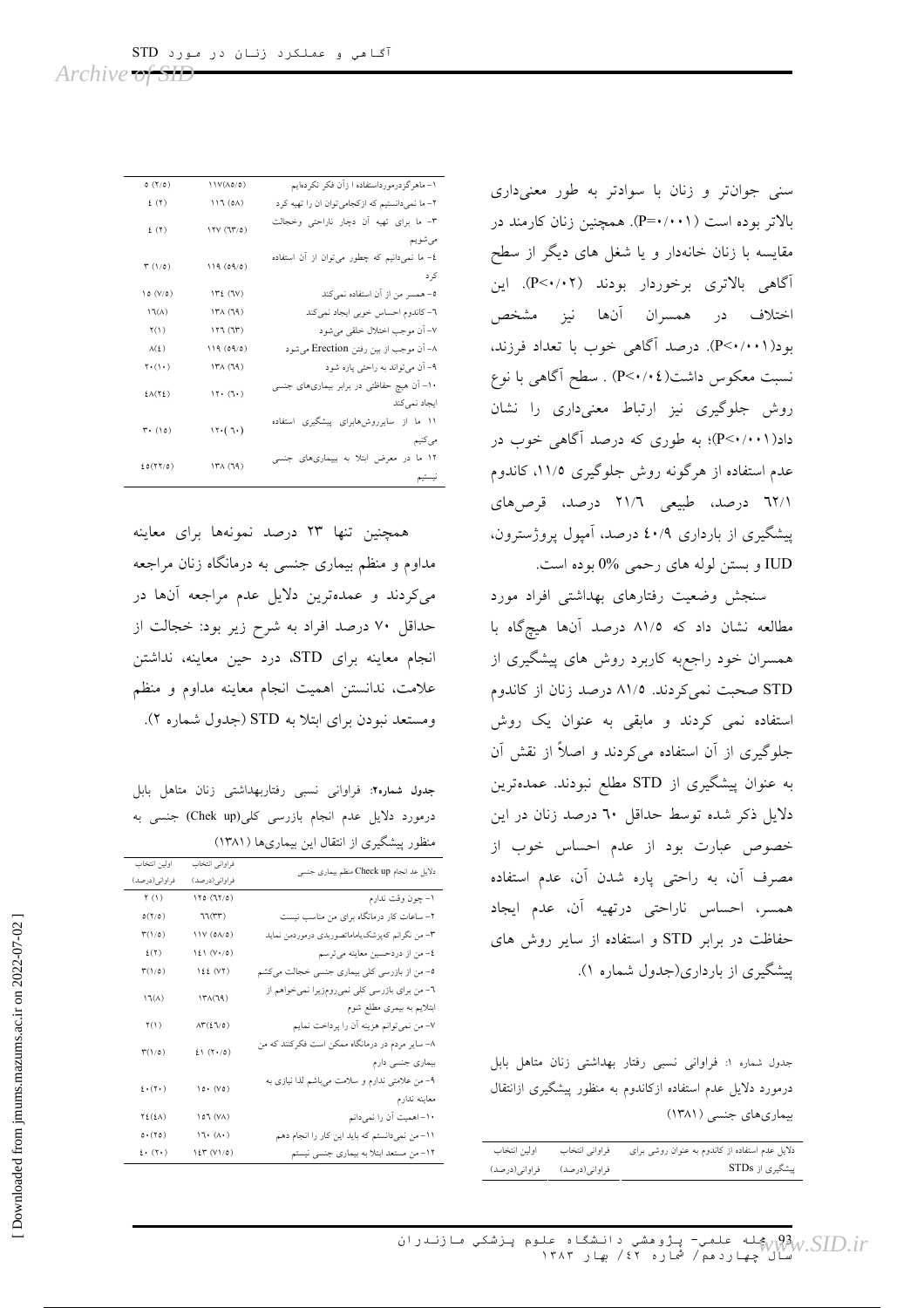

نمودار شماره ۱: فراوانی نسبی سطح آگاهی زنان متاهل بابل درمورد بیماریهای منتقله از راه جنسی برحسب سن آن ها  $(1T\Lambda)$ 

درمجموع 20/0 درصدافراد داراي عملكرد ضعیف، ١٥ درصد متوسط و ٣٩/٥ درصد دارای عملکرد خوب در رابطه با پیشگیری از STD بودند. ارتباط معنی داری بین عملکرد و نوع روش جلوگیری وجود داشت. آزمون آماری  $\text{X}^2$  ارتباط معنیدار را بین سطح آگاهی و عملکرد نشان داد.

ىحث

آگاهی پایین و عملکرد ضعیف از مفـاهیم STD جای نگرانی دارد. این درحالی است کـه مـا آگــاهی درستی از شیوه این بیماریها در جامعه خود نداریم و این نشانگر ضعف عملکرد سیستم بهداشتی-درمـانی جامعــه در خصــوص sex و عوامــل مــرتبط بـــا آن مي باشد. عملكرد ضعيف افراد نيز، شــاهد ديگــري بــر اين مدعا است.

بسیاری از زنان مورد مطالعه، حتی نام بسـیاری از بیماریهای جنسبی کلاسیک را نشـنیده بودنـد. تنهـا ٢٨/٥ درصد زنان، نام كلامـديا را شـنيده بودنـد؛ در حالی که شایع ترین بیماری جنسی باکتریال میباشد(۱ تـا ٥). به نظر مىرسد كه تبليغات وسيع در مورد ايــدز،

اهميت ساير STDs را تحت الشعاع قـرار داده اسـت. آگاهی افراد از بیماریهای جنسی کلاسیک (سیفلیس، سوزاک) با افزایش سن افزایش می یافت؛ در حالی ک آگاهی از هـرپس، زگیـل تناسـلی و کلامـدیا درزنـان جوان بیش تر بود. نتـایج مشـابهی در سـایر مطالعـات انجام شده در اسکاتلند، انگلستان، هنـد و آمريکــا بــه دست آمد.(١٠ تا ١٦). نكته قابل توجه در اين تحقيـق این بود که آگاهی پـایین در مـورد روش هـای انتقـال بیماری جنسی و شیوع انتقال آن از زوجها به یکدیگر، علایم بیماری و درمان، سبب شد که درصـد عمـدهای از زنان فقط درمان فرد علامتدار را كافي بداننـد كـه این خود می تواند با خطر گسترش این بیمـاریهـا در جامعه همراه باشد. زیرا اولین قدم برای اکتساب یک رفتار بهداشتى توسط افراد جامعه، داشتن آگاهى كافى در مورد آن رفتـار از طريــق آمــوزش بهداشــت مــوثر مي باشـد. مطالعـه Lupiwas(١٩٩٦) در مـورد آگـاهي زنان روستایی از STD نشان داد که اغلب زنان آگاهی کمی در مورد این بیماریها داشتند. آنها حتی علایـم ونشانههای اصلی این بیماریها را طبیعی تصور می کردند. بسیاری از آنها تا بروز آسیبهـای غیـر قابـل برگشت به فکر درمان نبودند و اغلب آنهـا عــوارض STDs را نمیدانستند(۱۷). در مطالعهای دیگر در شهر کراچی، نتایج نشان داد که ۳/٤ زنان آگاهی ناکافی / عدم آگاهی در مورد علایم و عوارض STD، راههـای اکتســاب وروشهـــای پیشــگیری و درمــانی آنهــا داشتند(۱۸) به هر حال نیـاز بــه وجـود درمانگــاههــای STD در سطح جامعه و نیز انجام مطالعات مبتنـی بـر جمعیت جهـت بررســي همــهگیــری شناســي STD و آمــوزش بهداشــت دركشــور بــه جهــت پیشــگیری و تشخیص زودرس ایـن بیمـاریهـا امـری اساسـی و بسديهي مسي باشسد. هماننسد سساير مطالعسات مشسابه درکشـــورهای درحـــال توســـعه، میـــزان آگـــاهی از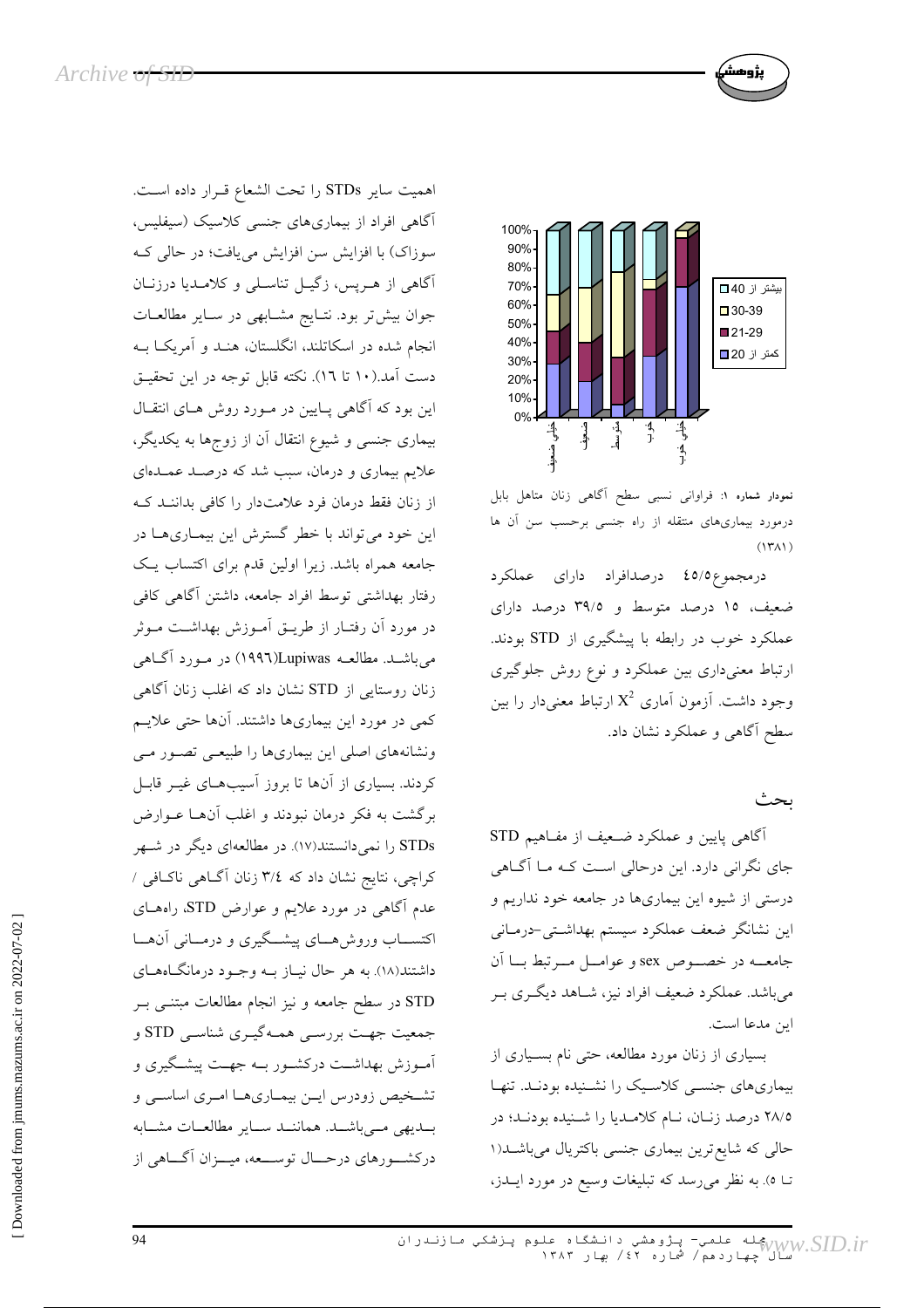روشهای پیشگیری از STD در زنان مورد مطالعه مـا نيز پايين بود كـه البتــه ايــن امــر بــا نحــوه رفتارهــاي بهداشتی آنها در این خصوص ارتباط معنی داری را نشـان داد. در رابطــه بـــا پیشــگیری و درمــان STD مطالعهای توسط Afsar(۲۰۰۲) در سطح جامعه و نیـز کارکنان بهداشتی انجام شد. نتایج نشان دادک آگاهی از علل و روشهای پیشگیری از STD در زنان سلطح جامعه کم بود و در مراقبین بهداشتی، کمی بهتـر بــود؛ در حالی که آنها معتقد بودنـد کـه شـيوع STD بـالا است، جامعه خود را در خطر ابتلا نمی دانستند. آنها معتقد بودند که این بیماریها مشکلی است در میـان جمعيــت خــاص ازمــردان جــوان، بــه خصــوص در ارتباطات هـم جـنس.بـازي. كاركنـان بهداشـتي نــدرتاً درمورد چنین مشکلاتی با خانواده ها بحث میکردنـد و نوجوانان بـا هـر مشـكل جنسـي بـه سـراغ حكـيم میرفتند. محقق نتیجهگیـری مـیiمایـد کـه آمـوزش درمورد مفاهیم STD نه تنها بایــد مــردم جامعــه بلکــه باید کارکنان بهداشتی را نیز شامل شود(۱۹).

مطالعه دیگری در کراچـی بـر روی ۱۰۰ پزشـک عمومی انجام شد. نتایج نشان داد که پزشکان عمـومی در اداره صحیح بیمـاران مبـتلا بــه STD و روشهـای ییشگیری از آن نقص دارند(۲۰). بایــد توجــه کــرد کــه STDs بیماری های با قابلیت پیشگیری اولیـه و ثانویـه میباشند وروشهای پیشگیری از آنها نیز کم هزینه و در دسترس همگان میباشـد. لـذا شـيوع بـالاي ايـن بیماریها به عدم آگاهی از استفاده از این روش هـا و همچنین ندانسـتن ضـرورت آنهـا مربـوط مـیشـود. مسؤوليت ايــن امــر خطيــر عمــدتاً بــر عهــده سيســتم بهداشتی- درمانی هر جامعهای میباشد. همان طور ک نتايج اين مطالعه نشان داد ارتباط معنى دارى بين سطح آگاهی با سن و عوامل اجتماعی وجـود دارد. ارتبـاط عوامل اجتماعی با سطح آگـاهی و نگـرش اولـین بـار

توسط Festinger(١٩٥٤) مطرح شد. او معتقد بود ک روابط جنسی مطمئن (Safer Sex)، به عوامل متعــددی بستگی دارد و و روشهای پیشگیری، باید پاسخگوی عقاید اجتماعی و فرهنگـی افـراد باشــد(۲۱) مطالعـه Kellock (۱۹۹۹) نیز نشان داد که میزان آگ&ی در مـورد STD

در زنسان جسوان بسیش تسر است(١٠). امسا مطالعبه Garside(۲۰۰۱) در مورد آگاهی جمعیت جوان از این بیماریها نشان داد که آن ها آگاهی خوبی نسبت بـه STD نداشتند(۲۲). مطالعـــه دیگــــری توســـط Y۰۰۰)Vasan) در مـــورد آگــــاهي و نگــــرش ٦٢٥ دانشجوی کالج از STD انجام شــد. نتیجـه مطالعــه در خصوص نمره أگــاهي و متغيرهــاي پــيش بينــي كننــده خاص(مثل سن، جنس و محل سکونت) نشان داد ک تنها ٣٤ درصد نمونهها نشانههاي شايع STD را میدانستند و ٤٧ درصد می دانستند که آنها خطر ابتلا به ايدز را افزايش مي دهند. ميزان آگـاهي درپسـرها و شهریها بسش تبر ببود(۲۳). مطالعبه دیگری توسیط Triana(۲۰۰۳) بـر روی ۷۲۹ دانشــجو انجــام شــد. نتـايج نشـان داد كــه مــردان آگــاهي كمتــر و نگــرش ضعيفتري نسبت به زنان داشتند. تحصـيلات بـالاتر والدین، شهری بــودن، ارتبــاط قــوی بــا اَگــاهـی بهتــر داشت (٢٤).

نتایج این پژوهش نشـان داد کـه در مجمـوع ٦٠ درصد افراد مورد مطالعه، رفتـار بهداشـتـي مناسـبي در خصوص روشهسای پیشگیری از STD نداشتند. یافتههای Garside (۲۰۰۱) نیز نتایج مشابهی را نشان داد(۲۲). مطالعه Renee(۱۹۹۷) نشان داد دخترانسی ک با شریک جنسی خود درمورد جنبههای مختلف خطـر انتقال STD صحبت می کنند به طور معنیداری کم تر از سایرین درگیر رفتار جنسبی پرخطر می شوند. همچنین مطالعه او نشان داد ک ارتباط نامناسب با شریک جنسبی از دیـدگاه مفـاهیم جنسـبی و داشـتن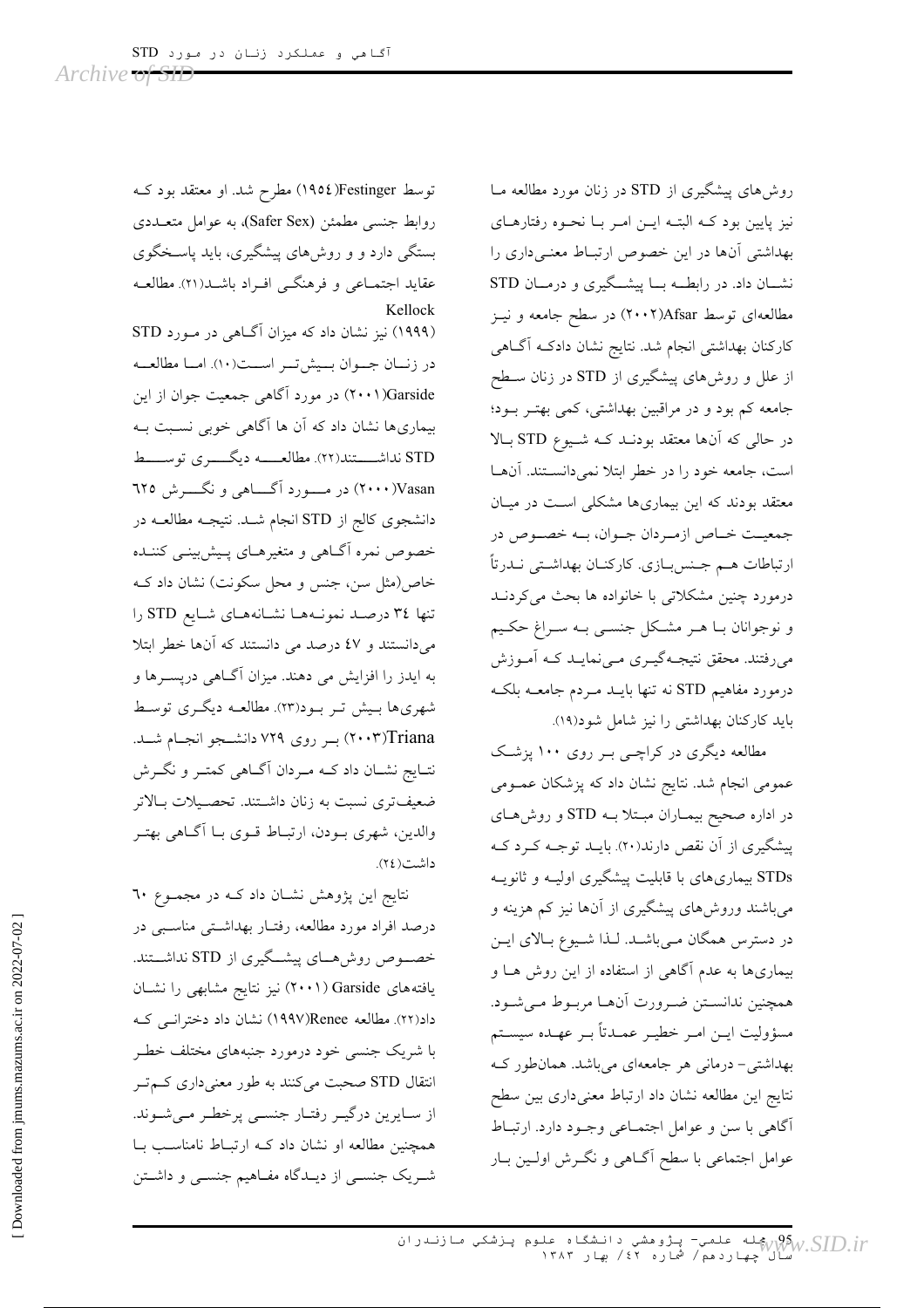تماس جنسی مکرر ازمهمترین رفتارهایی است که با عـدم اسـتفاده از كانـدوم همـراه اسـت. در مطالعـه او استفاده از قرصهای ضد بارداری وسایر روشهای مطمئن پیشگیری از بارداری با کاهش مصرف کانلدوم همراه می باشند. همچنین دخترانی که به دلیل مصـرف قرص۵حای پیشگیری از بـارداری ازکانــدوم اسـتفاده نمي كردند، بيش تر در معرض خطر ابتلا به STD قـرار داشتند.(۱۸). مطالعه Simms(۲۰۰۲) نیز نشـان داد ک مهم ترین عوامل پیش بینـی کننــده اسـتفاده از کانــدوم، سن، تحصیلات، درآمد روزانه، تاریخچه ابتلا به STD و توانایی افراد دراستفاده از کاندوم می باشد(۲). یک از یافتههای مهم در پژوهش حاضر این بود که حداقل ۷۰ درصد زنان خود رامستعد ابتلا به ایـن بیمـاریهـا نمی دانستند. در مطالعه Mazhar(۲۰۰۱) نیز یافتههای مشـــابهي بـــه دســـت آمـــد(١١). در مطالعـــه Kellock (١٩٩٩) نيز مشخص شد كه ٢١/٦ درصد افراد خود را مستعد ابتلا به كلامـديا نمـى دانسـتند و ٤٧/٧ درصـد نمی دانستند آیا مستعد هستند یا نـه؟ (١٠). بـر طبـق نظريه الگـــوي ســـلامتـــي Health Model Belife) (HMB قوی ترین نظریه که برای توصیف رفتارهای

بهداشتی استفاده می شود، درک استعداد ابتلا به بیماری درافراد مي تواند انها رابه جست و جـو و دريافت خدمات پیشگیرانه وا دارد. لذا تصور فـوق مـیتوانـد مانع كسب اطلاعـات ضـروري در خصـوص STD و انجام رفتارهای پیشگیری از آن شود(۲٦،۲۵).

نتایج این پژوهش از استراتژی آموزش بهداشت برای پیشگیری از ایـن بیمـاریهـا حمایـت مـی کنـد، عوامل مناسب براي انتقال چنين اطلاعات/ پيغامهايي، مجلات، تلویزیون، رادیو وروزنامه میباشند. آمـوزش بهداشت علاوه بر افراد جامعه شامل زنان و مردان باید کارکنان بهداشتی- درمانی را نیز شامل شـود. هرچنـد این مطالعه نشان داد که افراد جـوانتـر سـطح آگـاهي بهتری در مورد مفاهیم STD دارند، تاکید بر این نکتـه لازم است که نیاز گروههای سنبی بالاتر بـه آمـوزش نباید فراموش گردد. لذا برنامهریزی آموزشی باید تمام گروههای سنی از تمام طبقات اجتماعی- اقتصـادی را شــامل شــود. تاســیس درمانگــاه هــای STD بــرای پاسـخگويي بــه نيــاز غربــالگري، درمــان و آمــوزش بهداشت مفاهیم مرتبط با STD برای جمعیت هـدف در جامعه امری لازم و ضروری می باشد.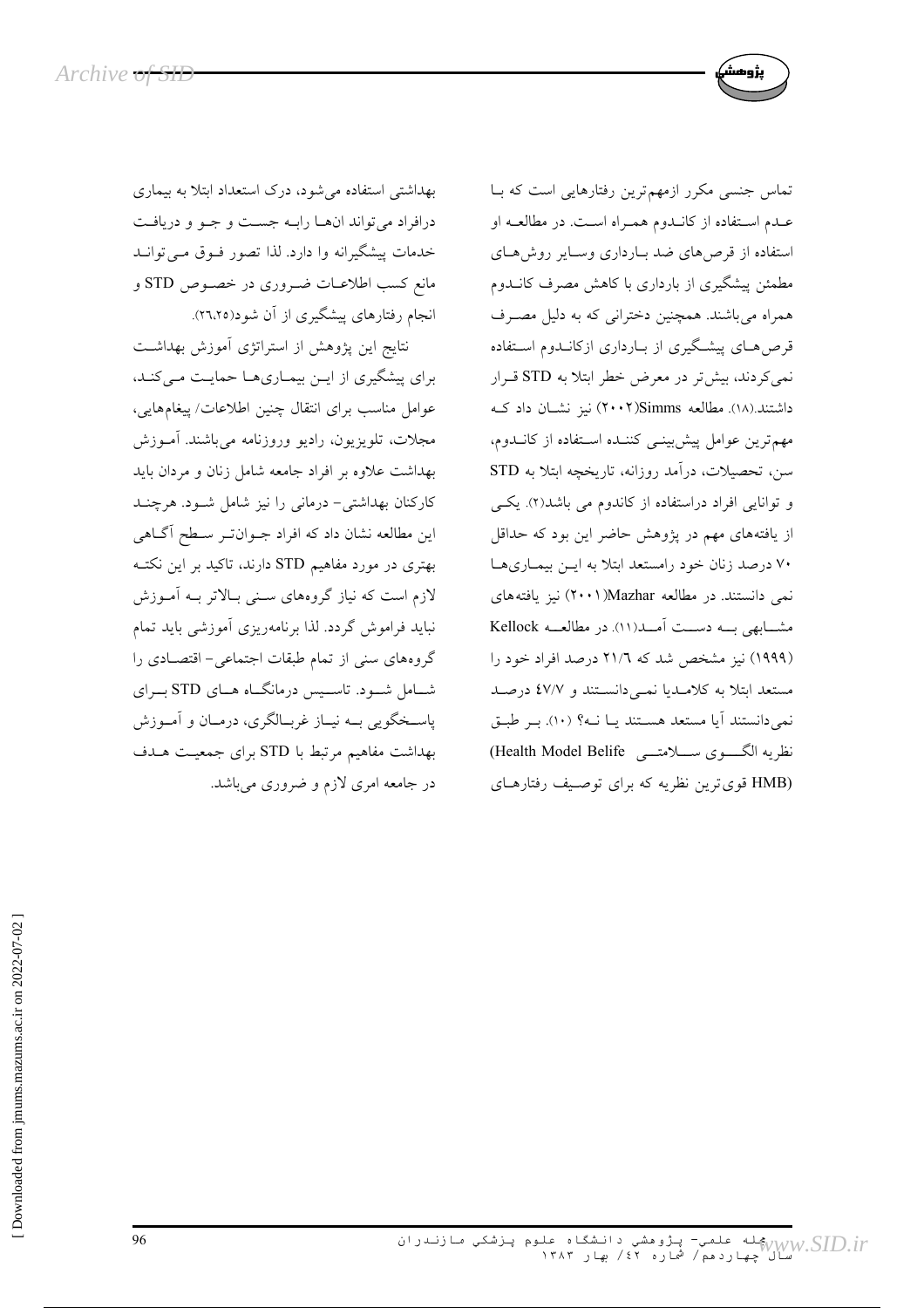- 1. Van Duynhoven YT, Van De Laar MJ, Schop WA. Different demographic and sexual correlates for chlamydial infection and fonorrhoea in Rotterdam.International demographic epidemiology.  $1997; 26(6)$ : 1373-1385.
- 2. Simms I, Hughes G, Swan AV. New cases seen at genitourinary medicine clinical: England 1999. Comman Dis Rep *cdr* suppl  $2001$ ; 8: S1-11.
- 3. Biro FM, Rosegland SL, Stanberry LR. Knowledge of gonorrhea in adolescent females with a history of STD. Clin *pediatr* 1999; 33: 601-5.
- 4. Claeys P, Lsmailov R, Rathes S, Jabbarove A. sexually transmitted infection and reproductive health in Azerbaijan. Sex Transm Dis 2001 Jul;  $28(7)$ : 327-8.
- 5. Yildiz A, Guner H, Rota S, Gursoy R, Erdem A. Prevalence of chlamydia trachomatis infection in Turkish female population. Gynecol obstet invest. 1999; 29(4): 282-4.
- 6. Sullam SA, Mahfouz AA, Dabbous NI, El-Barrawy M. Reprodactive tract infections among married women in upper Egypt. East mediterr health J. 2001 Jan-Mar; 7(1-2): 139-46.
- 7. Domeika M, Halen A, Karabanova K. Chlamydia trachomatis infections in eastern Europe: Legal aspect, epidemiology, diagnosis and treatment. Sem transm Dis 2002 Apr; 78(2): 115-9.

فهرست منابع

- 8. Fish AN, Frairweather DV, Oriel JD, Ridgway GL. Chlamydia trachomatis infections in a gynecology clinic population: identification of high risk group and the value of contact tracing. Eur J Obstet Gynecol Reprod Biol. 1999 Apr; 31(1): 67-74.
- 9. Vail-Smith K, Whitw DM.Knowledge and preventive behavior for STD among sexually active college women. J Am Coll health 2002; 40: 227-30.
- 10. Hinkle YA, Johson EH, Gilbert D. African American women who always use condoms: attitudes, knowledge about AIDS and sexual behavior. Jam Med Womens Assoc 2002; 47: 230-7.
- 11. Kellock D J, Piercy H, Rogstad KE. Knowledge of chlamydia trachomatis infection in genitourinary meidicine clinic attenders. Sex transm Inf 1999;  $527:36-40.$
- 12. Johnson RA. Diagnosis and treatment of common sexually transmitted disease in women. Clin Cornerstone 2000;3(1):1-11.
- 13. Sciarra JJ. Sexually transmitted diseases: global importance. Int J Gynaecol obstet. 1997; 47: 23-5.
- 14. Cerkez-Habek J, Habek D. Epidemiologic characteristics of sexually transmitted infection/coinfection with chlamydia trachomatis and neisseria gonorrhoea. Acta Med croatica.2001;55(4-5):191-201.
- 15. Erdem TC. Recent advances in the diagnosis of sexually transmitted disease